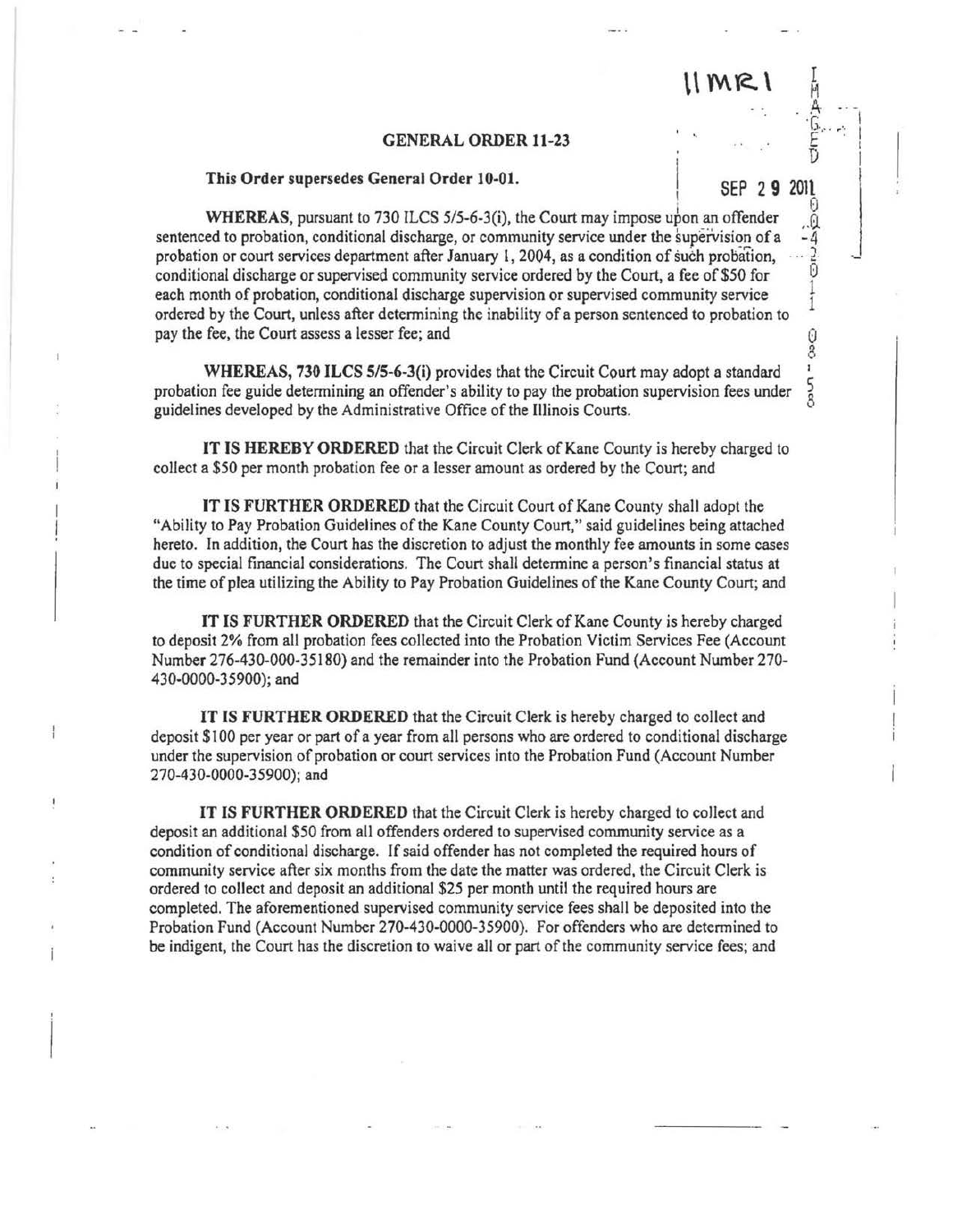IT IS FURTHER ORDERED that the Circuit Clerk is hereby charged to collect and deposit \$50 from all offenders ordered to supervised community service. If said offender has not completed the required hours of community service after six months from the date the matter was ordered, the Circuit Clerk is ordered to collect and deposit an additional \$25 per month until<br>the required hours are completed. The aforementioned supervised community service fees shall<br>be deposited into the Probati the required hours are completed. The aforementioned supervised community service fees shall be deposited into the Probation Fund (Account Number 270-430-0000-35900). For offenders who are determined to be indigent, the Court has the discretion to waive all or part of the community service fees. Those persons sentenced to report for probation and/or reporting conditional discharge are exempt from paying any community service fees.  $\frac{1}{1}$ 

DATED this 29<sup>TH</sup> day of September, 2011.

õ. 8 I 5 8

I  $\sum_{i=1}^{n}$ .A. G

## ABILITY TO PAY PROBATION GUIDELINES OF THE KANE COUNTY COURT